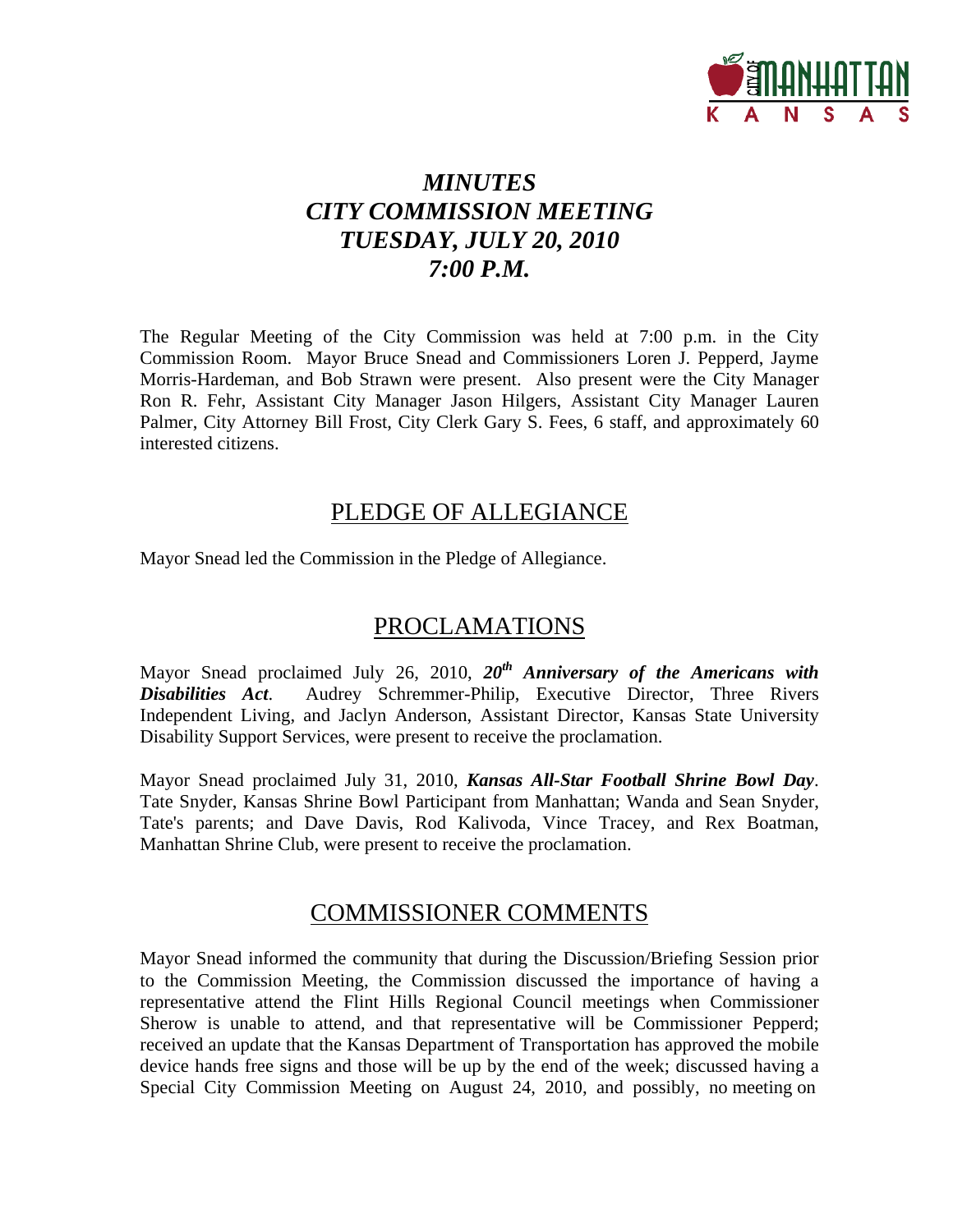**Minutes** City Commission Meeting July 20, 2010 Page 2

# COMMISSIONER COMMENTS *(CONTINUED)*

August 17, 2010; reviewed a request from the Veteran's Parade committee; reviewed calendar items; received an update on the Riley County Police Department's budget; reviewed an economic development report provided by City Administration; received information on an upcoming public meeting and Work Session dealing with special permits and licenses; and discussed Triangle Park activities and maintenance. Mayor Snead invited the community to attend an admission event with the Friends of Sunset Zoo, called Brew in the Zoo. He also expressed appreciation for the new City Park Pool and staff, and stated that the feedback received from patrons has been great.

# CONSENT AGENDA

(\* denotes those items discussed)

#### **MINUTES**

The Commission approved the minutes of the Regular City Commission Meeting held Tuesday, July 6, 2010.

### **CLAIMS REGISTER NO. 2646**

The Commission approved Claims Register No. 2646 authorizing and approving the payment of claims from June 30, 2010, to July 13, 2010, in the amount of \$4,180,438.21.

#### **LICENSES**

The Commission approved a Tree Maintenance License for calendar year 2010 for Eager Beavers Landscaping, Inc., 7020 Cedar Creek Road; and an annual Cereal Malt Beverage License On-Premises for Leo's Hillside Café, 2307 Stagg Hill Road.

#### **\* FINAL PLAT – NEW BOSTON COMMONS, COMMERCIAL PLANNED UNIT DEVELOPMENT**

Dale Houdeshell, Director of Public Works, responded to questions from the Commission and provided additional information on the item.

Rob Ott, City Engineer, provided information on the drainage report and documents prepared and shared with the Manhattan Urban Area Planning Board. He then responded to questions on the Browning Avenue and Dickens Avenue drainage improvement project.

Linda Weis, 215 Pine Drive, provided clarification relating to discussion of the project location at Browning Avenue and Dickens Avenue.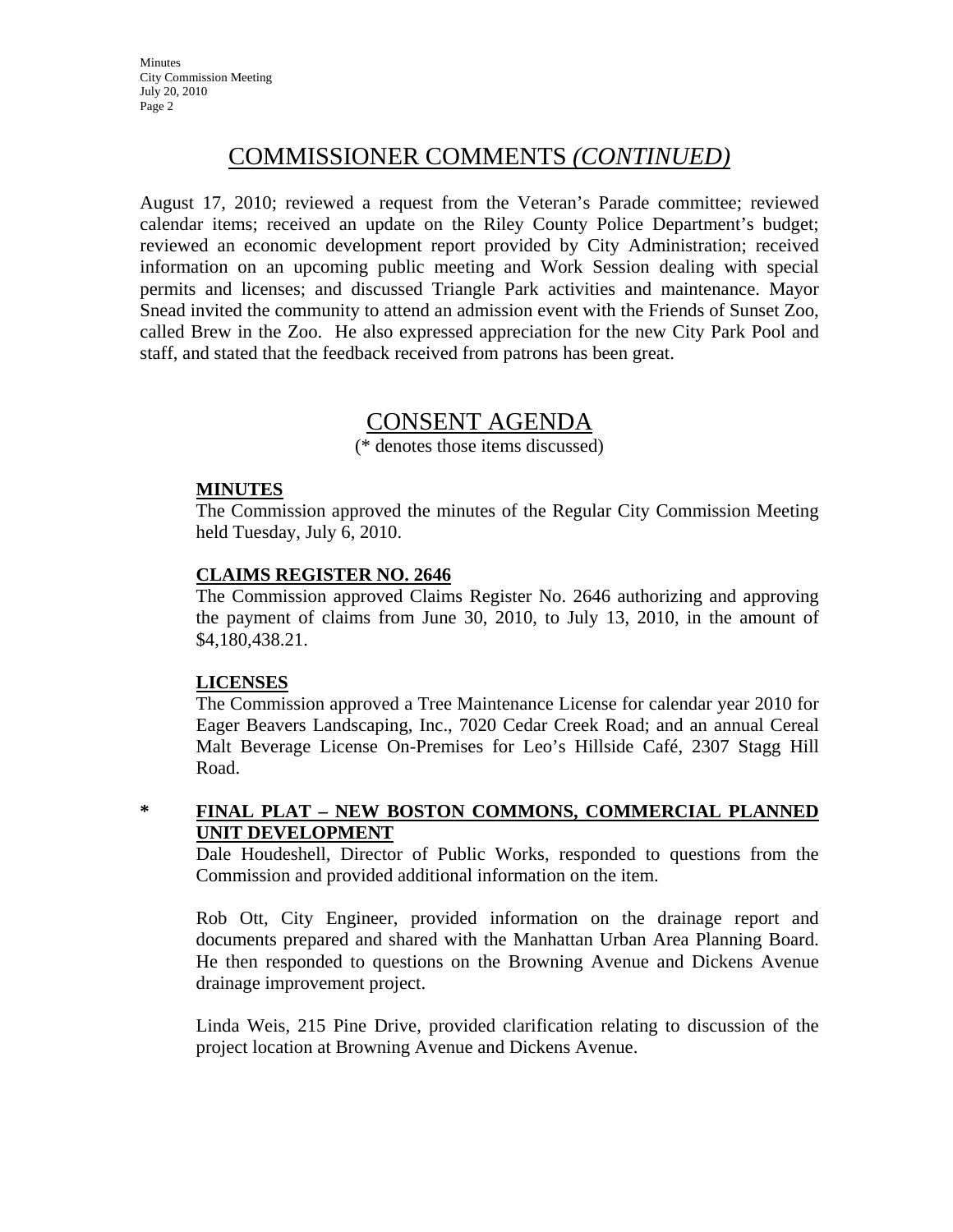### **\* FINAL PLAT – NEW BOSTON COMMONS, COMMERCIAL PLANNED UNIT DEVELOPMENT** *(CONTINUED)*

The Commission accepted the easements and rights-of-way, as shown on the Final Plat of New Boston Commons, Commercial Planned Unit Development, generally located 350 feet south of the intersection of Anderson Avenue and Garden Way, along the east side of Garden Way, based on conformance with the Manhattan Urban Area Subdivision Regulations.

**\* RESTRICTIVE COVENANT AGREEMENT – NEW BOSTON COMMONS, COMMERCIAL PLANNED UNIT DEVELOPMENT**

The Commission authorized City Administration to finalize and the Mayor and City Clerk to execute the Agreement regarding construction and maintenance of the storm water facilities and travel easements.

# **PUBLIC HEARING – VACATE EASEMENT – LOT 59, PRAIRIE LAKES, UNIT TWO (804 BUTTERFIELD ROAD)**

Mayor Snead opened the public hearing.

Hearing no comments, Mayor Snead closed the public hearing.

# **FIRST READING - VACATE EASEMENT – LOT 59, PRAIRIE LAKES, UNIT TWO (804 BUTTERFIELD ROAD)**

The Commission approved first reading of an ordinance vacating a portion of the drainage and utility easement on Lot 59, Prairie Lakes, Unit Two, City of Manhattan, Riley County, Kansas.

# **RESOLUTION NO. 072010-A – DISPOSE – CITY SURPLUS**

The Commission approved Resolution No. 072010-A authorizing the disposal of City surplus equipment and vehicles.

# **RESOLUTION NO. 072010-B - PETITION – LEE MILL HEIGHTS ADDITION, UNIT 4, PHASE TWO – STREET IMPROVEMENTS (ST1012)**

The Commission found the petition sufficient and approved Resolution No. 072010-B, finding the project advisable and authorizing construction for Lee Mill Heights Addition, Unit 4, Phase Two, Street Improvements (ST1012).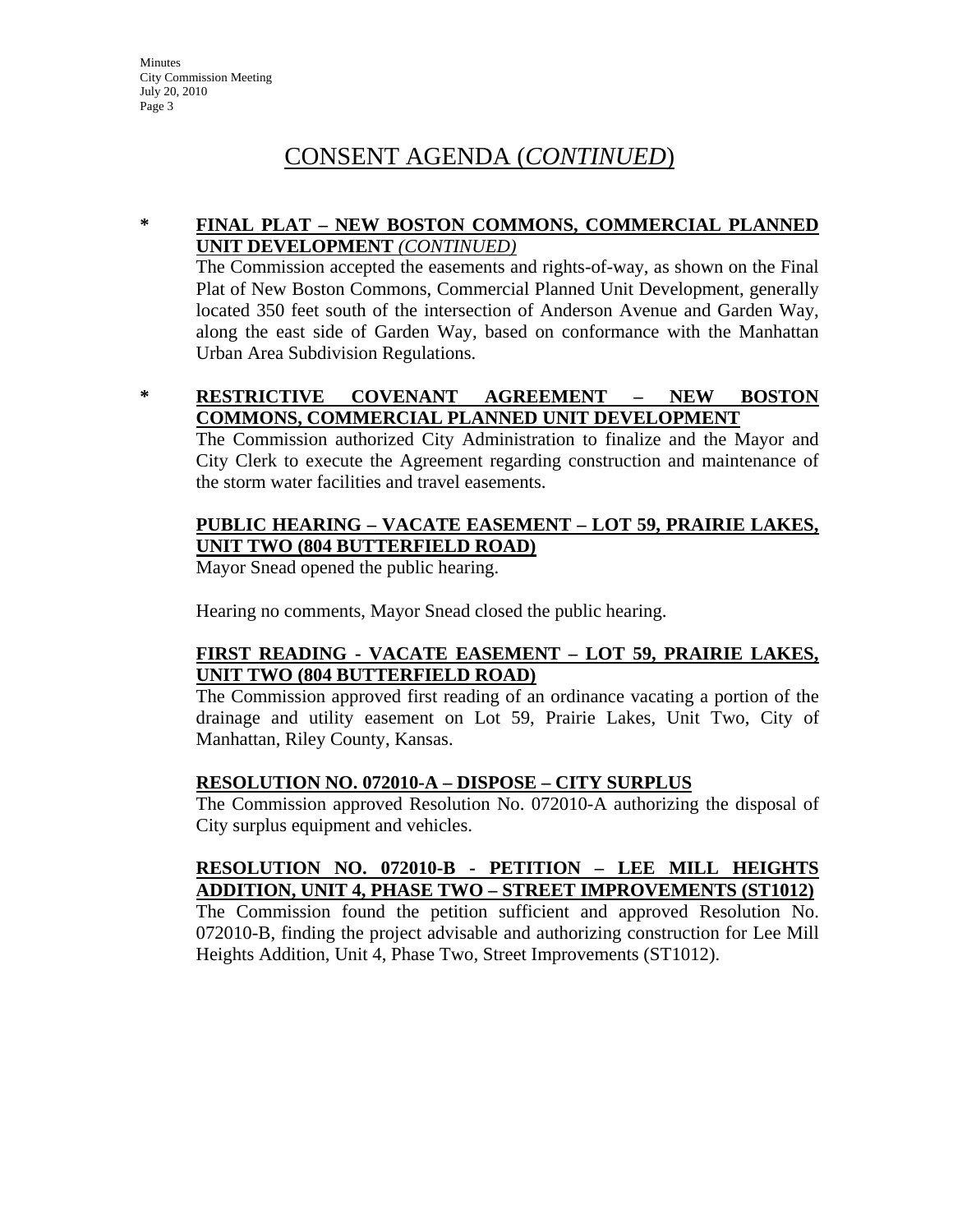# **RESOLUTION NO. 072010-C - PETITION – LEE MILL HEIGHTS ADDITION, UNIT 4, PHASE TWO – SANITARY SEWER IMPROVEMENTS (SS1009)**

The Commission found the petition sufficient and approved Resolution No. 072010-C, finding the project advisable and authorizing construction for Lee Mill Heights Addition, Unit 4, Phase Two, Sanitary Sewer Improvements (SS1009).

# **RESOLUTION NO. 072010-D - PETITION – LEE MILL HEIGHTS ADDITION, UNIT 4, PHASE TWO – WATER IMPROVEMENTS (WA1008)**

The Commission found the petition sufficient and approved Resolution No. 072010-D, finding the project advisable and authorizing construction for Lee Mill Heights Addition, Unit 4, Phase Two, Water Improvements (WA1008).

# **AGREEMENT – ENGINEERING SERVICES - LEE MILL HEIGHTS ADDITION, UNIT 4, PHASE TWO –IMPROVEMENTS (ST1012, SS1009, WA1008)**

The Commission authorized the Mayor and City Clerk to execute an agreement with Schwab-Eaton Consultants, P.A., of Manhattan, Kansas, to perform professional services for the Lee Mill Heights Addition, Unit 4, Phase Two, Street (ST1012), Sanitary Sewer (SS1009), and Water (WA1008) improvements.

# **REQUEST FOR QUALIFICATIONS – PROFESSIONAL SERVICES – AFRICAN-AMERICAN CULTURAL RESOURCES PROJECT**

The Commission authorized City Administration to advertise a Request for Qualifications for professional services related to the African-American Cultural Resources Project (20-10-21923-009) and appointed Commissioner Sherow to the Selection Committee.

# **AWARD CONTRACT – LIME BASIN IMPROVEMENTS (WA1010)**

The Commission accepted the Engineer's Estimate in the amount of \$19,590.00 and awarded a contract in the amount of \$14,445.00 to R. M. Baril, of Manhattan, Kansas, for the Lime Basin Improvements (WA1010) Project.

# **AGREEMENT – WATER STORAGE TANK ASSET MANAGEMENT PROGRAM (SP1002, WA001P)**

The Commission authorized the Mayor and City Clerk to execute an Agreement, in the amount of \$99,664.00 annually, with Utility Service, Inc., of Perry, Georgia, for the Water Storage Tank Asset Management Program (SP1002, WA001P).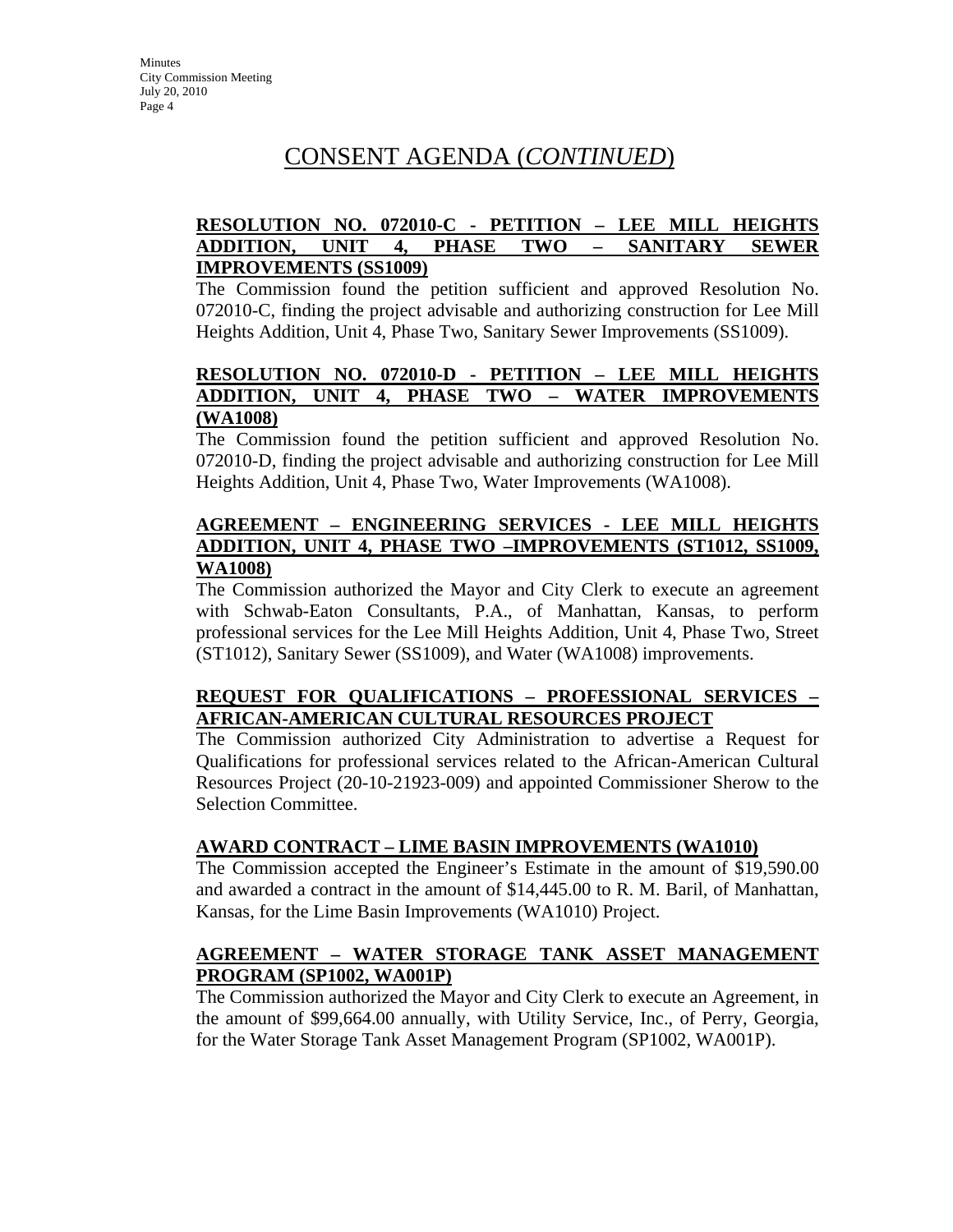# **\* AWARD CONTRACT – HYDRANT AND VALVE REPLACEMENT PROJECT (WA1011)**

Ron Fehr, City Manager, responded to questions from the Commission regarding financing of the project and the water rate structure.

The Commission awarded a contract in the amount of \$95,300.00 to Larson Construction Inc., of Manhattan, Kansas, for the Hydrant and Valve Replacement Project (WA1011).

### **\* RE-ALLOCATION OF FUNDS – ENERGY EFFICIENCY AND CONSERVATION BLOCK GRANT FUNDS**

Ron Fehr, City Manager, responded to questions from the Commission and provided additional information on potential revenue sources for traffic signalization.

Lauren Palmer, Assistant City Manager, provided clarification on the amount of time available to spend the stimulus funds.

Curt Loupe, Director of Parks and Recreation, informed the Commission that the boiler in the Community Building needs to be replaced and that the City should realize significant energy gains.

Commissioner Strawn suggested that the Commission table the item until the next legislative City Commission meeting.

Mayor Snead asked that the item be removed from the agenda and allow for additional time to consider the item and evaluate additional opportunities in the near future.

After additional discussion, this item was removed from the consent agenda at the request of the City Commission.

#### **PURCHASE – CRAFCO CRACK SEAL MACHINE – STREET DIVISION (UNIT #231)**

The Commission awarded the purchase of a 2010 Crafco Crack Seal Machine to PMSI, of Wichita, Kansas, for \$32,443.00.

#### **BOARD APPOINTMENTS**

The Commission approved appointments by Mayor Snead to various boards and committees of the City.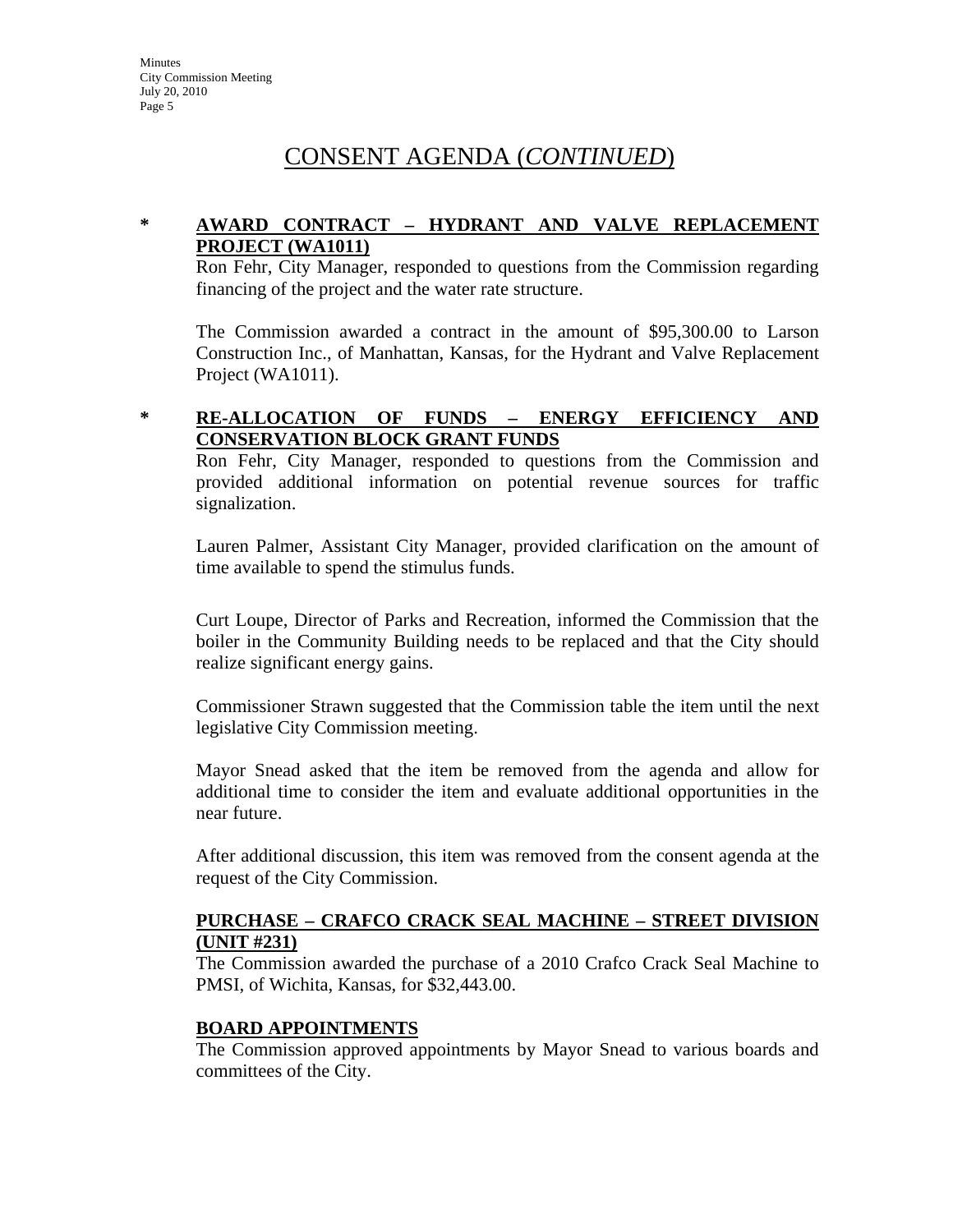### **BOARD APPOINTMENTS** *(CONTINUED)*

#### *Airport Advisory Board*

Appointment of Jackie Hartman, 110 Anderson Hall, to fill the unexpired Kansas State University term of Charles Reagan. Ms. Hartman's term begins immediately and will expire June 26, 2011.

#### *Band Board*

Re-appointment of Gary Plumberg, 526 Fremont Street, to a four-year term. Mr. Plumberg's term will begin September 1, 2010, and will expire August 31, 2014.

#### *City/University Special Projects Fund Committee*

Re-appointment of Becky Ballard, 333 Denison Avenue, to a two-year Citizen term. Ms. Ballard's term begins immediately and will expire June 30, 2012.

Re-appointment of Jeff Koenig, 203 N. 14th Street, to a two-year Citizen term. Mr. Koenig's term begins immediately and will expire June 30, 2012.

### *Historic Resources Board*

Appointment of Michael Dudek, 1708 Humboldt Street, to a three-year Architect term. Mr. Dudek's term begins immediately and will expire April 30, 2013.

# *Partner City Advisory Committee*

Re-appointment of Mary Kramer, 1222 Windsong Lane, to a three-year term. Ms. Kramer's term will begin September 1, 2010, and will expire August 31, 2013.

After discussion, Commissioner Morris-Hardeman moved to approve the consent agenda, as amended. Commissioner Pepperd seconded the motion. On a roll call vote, motion carried 4-0.

# GENERAL AGENDA

# **FINAL PLAT – KANSAS STATE UNIVERSITY ADDITION – NATIONAL BIO AND AGRO DEFENSE FACILITY (NBAF)**

Eric Cattell, Assistant Director for Planning, presented the item and responded to questions from the Commission.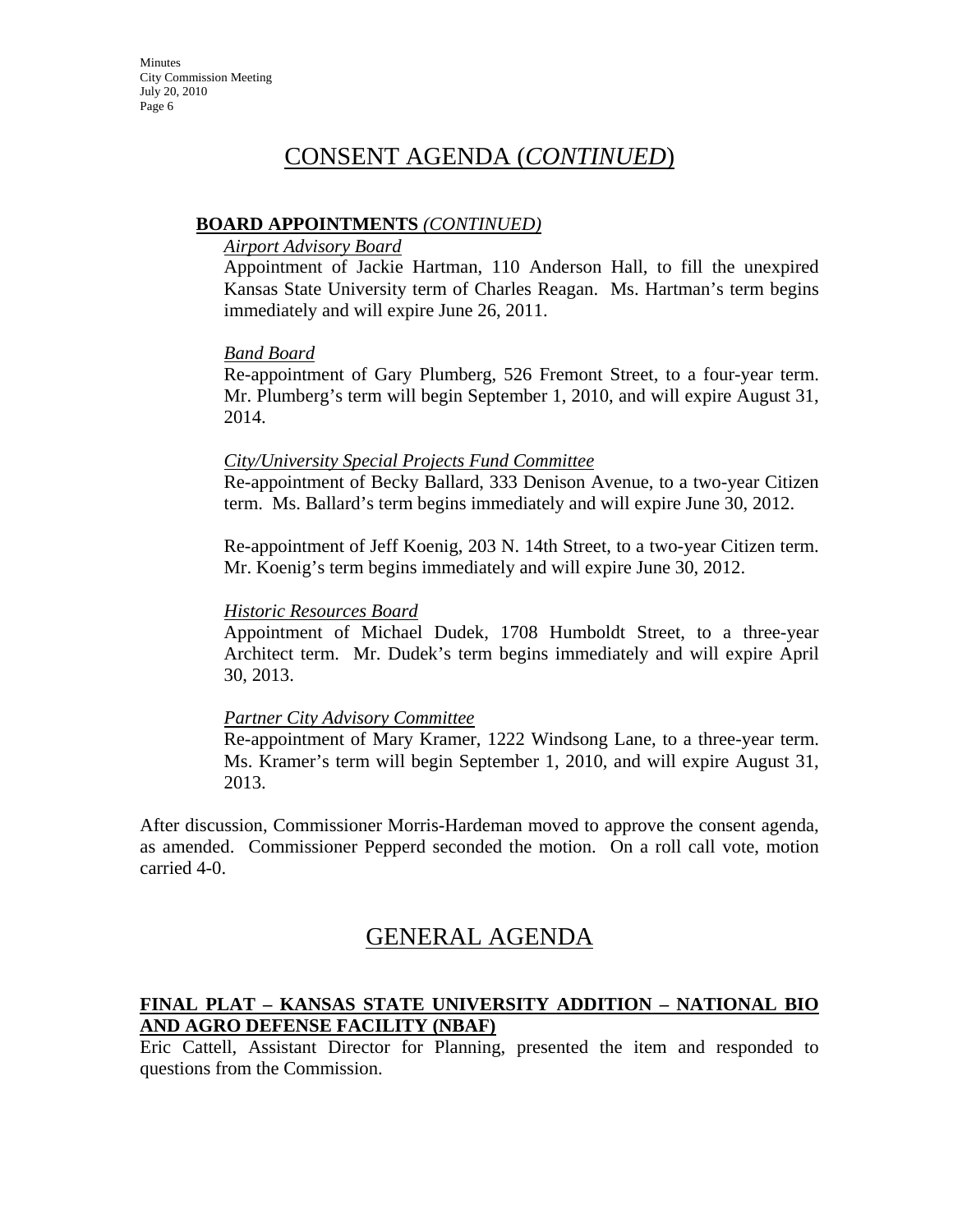### **FINAL PLAT – KANSAS STATE UNIVERSITY ADDITION – NATIONAL BIO AND AGRO DEFENSE FACILITY (NBAF)** *(CONTINUED)*

Ron Trewyn, Vice President for Research, Kansas State University, provided additional information on the Final Plat and National Bio and Agro Defense Facility (NBAF). He then responded to questions from the Commission and stated the importance of providing information to the public.

James Johnson, Director, Office of National Laboratories, U.S. Department of Homeland Security, provided an overview of the NBAF project and summarized the construction timeframe. He stated that the facility would be fully operational in fiscal year 2018.

Joe Blackford, 2504 Rogers Boulevard, voiced concern for the safety and security of the National Bio and Agro Defense Facility. He provided additional information on his concerns with the item and asked the Commission to delay approval until the National Academy of Sciences completes a study on the NBAF Environmental Impact Statement.

Bill Dorsett, 1715 Leavenworth Street, informed the Commission that it would be prudent to wait until the National Academy of Sciences releases its information and that it was premature to invest a lot of money in this project until this information was submitted. He requested that a public oversight committee be established and asked for accountability for the NBAF and the Biosecurity Research Institute (BRI) facilities, and any other related companies that would relocate here.

Torry Dickinson, 2391 Grandview Terrace, informed the Commission that she was concerned for her property values and those of the neighborhood and community with NBAF. She also voiced concerns with insurance coverage on property in the area and the threat of damage to the facility as a result from a tornado. She asked the Commission to make sure that economic development is good for all citizens.

Julie Clingan, 2216 Seaton Avenue, spoke against building the NBAF in Manhattan and stated that it is only a question of when there will be a problem. She informed the Commission that she does not want to lose value on her home and fears for the safety of our children and the quality of life in Manhattan.

James Johnson, Director, Office of National Laboratories, U.S. Department of Homeland Security, responded to questions from the Commission regarding the National Academy of Sciences review and specific risk assessments to design and operate the facility safely and efficiently. He then provided additional information about the Center for Disease Control, U.S. Department of Homeland Security, and responded to additional questions about the facility.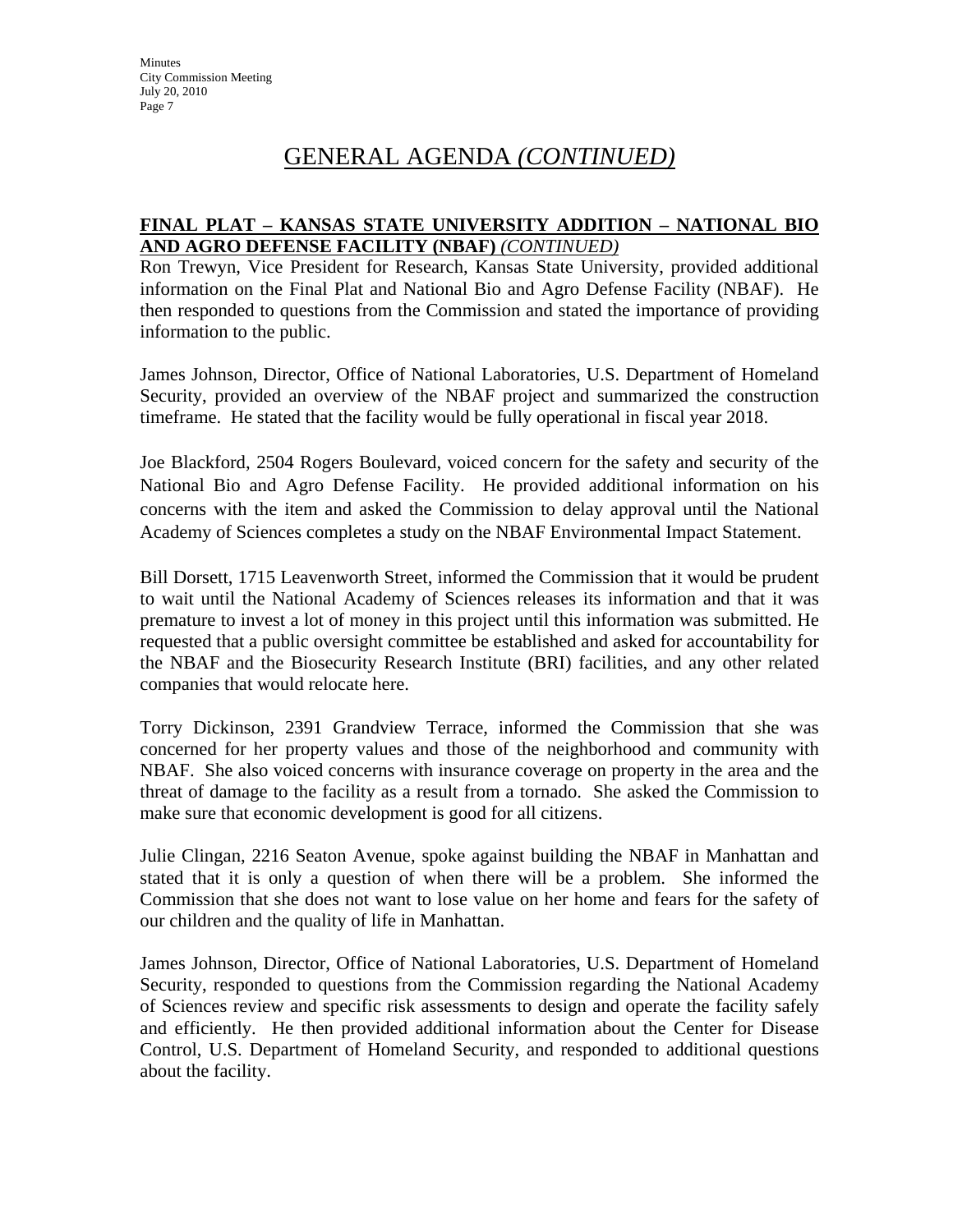### **FINAL PLAT – KANSAS STATE UNIVERSITY ADDITION – NATIONAL BIO AND AGRO DEFENSE FACILITY (NBAF)** *(CONTINUED)*

Ron Trewyn, Vice President for Research, Kansas State University, responded to questions from the Commission regarding other bio containment facilities and the nuclear reactor located on the Kansas State University campus. He stated that the formation of a committee with members from Kansas State and the community at-large has been part of the plan.

Bill Dorsett, 1715 Leavenworth Street, provided additional information on the item and asked if insurance coverage would also apply to agriculture land and operations, if there were an accident or loss of value to property.

Torry Dickinson, 2391 Grandview Terrace, stated that the research being conducted was on an island and now is being put in the middle of our community. She stated that we need to pay attention to the impacts very carefully.

After discussion, Commissioner Strawn moved to accept the easements and rights-of-way, as shown on the Final Plat of the Kansas State University Addition, generally located southeast of the intersection of Denison Avenue and Kimball Avenue, based on conformance with the Manhattan Urban Area Subdivision Regulations. Commissioner Pepperd seconded the motion.

After additional discussion of the Commission, on a roll call vote, motion carried 4-0.

#### **REIMBURSEMENT AGREEMENT – RELOCATION OF WESTAR INFRASTRUCTURE – NATIONAL BIO AND AGRO DEFENSE FACILITY (NBAF)**

Jason Hilgers, Assistant City Manager, presented the item.

Ron Fehr, City Manager, responded to questions from the Commission and stated that economic development funds have been secured for this expenditure.

After discussion, Commissioner Strawn moved to approve the Westar Agreement for the removal and relocation of infrastructure relative to the NBAF site and authorize City Administration to finance this improvement from the Economic Development Fund. Commissioner Morris-Hardeman seconded the motion. On a roll call vote, motion carried  $4-0.$ 

At 8:25 p.m., the City Commission took a brief recess.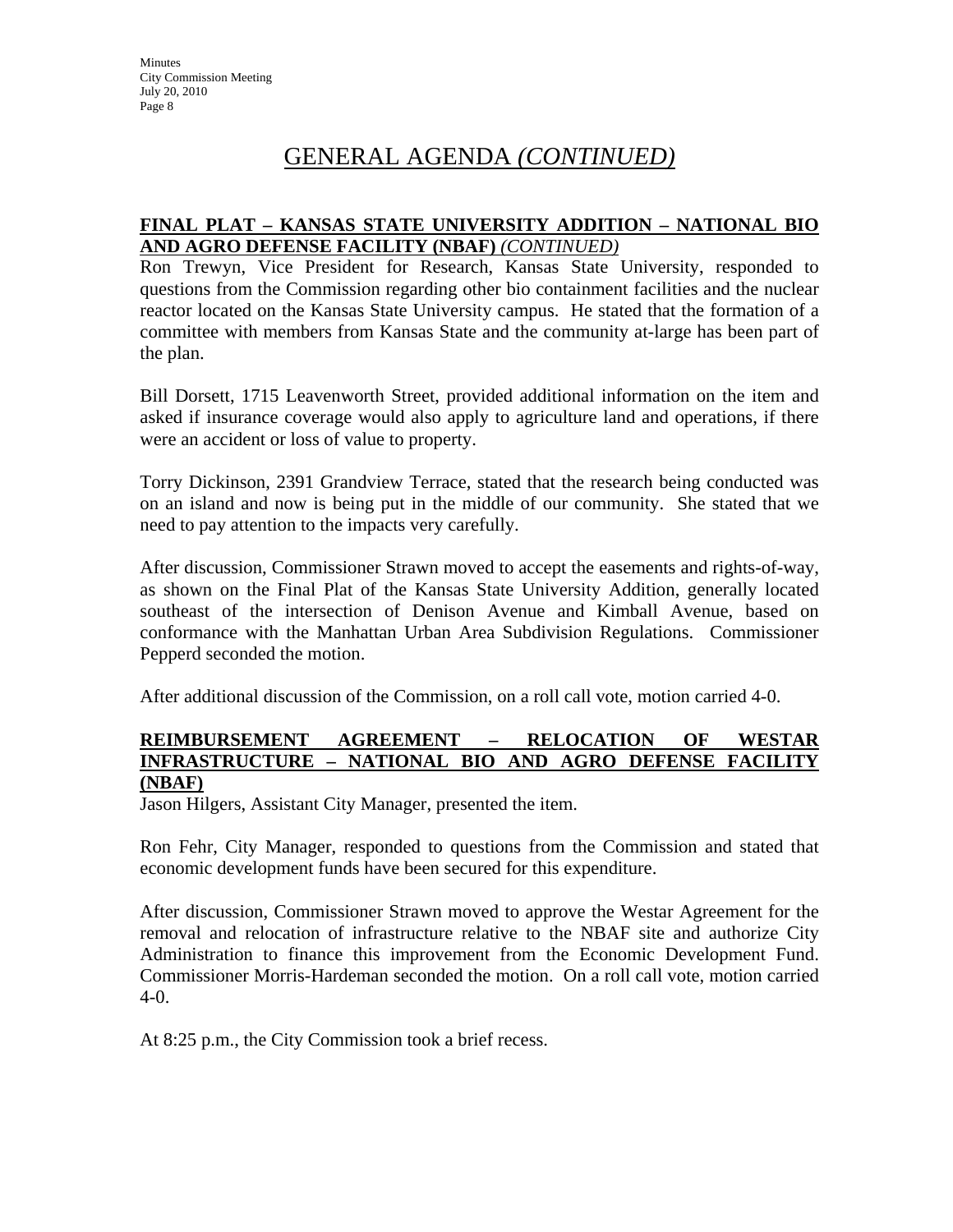# **FINAL REPORT – 2001 TRANSIT PLAN UPDATE**

Karen Davis, Director of Community Development, introduced the item.

Ted Reick, TranSystems/HDR Team, presented an overview of the item; the preferred route concept; an Aggieville Special route service to replace the SafeRide service; the field test report on the proposed routes; a summary of route operations; proposed operating budget and Kansas State University funding sources; SafeRide funding replacement options; proposed capital plan for vehicles; proposed passenger amenities, facilities, and support; proposed local capital budget; proposed funding capital reserve; projected start-up costs and considerations; institutional oversight and funding issues; and a projected timeline. He then responded to questions from the Commission and stated that Manhattan is an excellent candidate for mass transit with its density and university.

Anne Smith, Director, Flint Hills Area Transportation Agency, answered questions regarding current funding projections.

Danny Unruh, Student Body President, Kansas State University, informed the Commission about the SafeRide program and voiced his desire to provide a safe and efficient route system for students. He stated that the current program could be potentially folded into this program, and concurred with the Commission that the City/University Fund could be a potential source of revenue for public transit. He then responded to additional questions from the Commission. He stated that he would be against a student fee or privilege fee at this time, but indicated the need for students to buy-in and support the program. He also stated that he was willing to listen and to be at the table on this issue.

Anne Smith, Director, Flint Hills Area Transportation Agency, informed the Commission that K-State students need to be encouraged and need to buy-in to the program. She provided an update on projected funds from local, state and federal sources. She then responded to questions from the Commission about providing a fixed-route system, the building project, and the need for a capital replacement for vehicles. She stated that the Flint Hills Area Transportation Agency would be developing a strategic plan, with discussion regarding governance, and would also work with the Flint Hills Regional Council.

Gayle Spencer, Associate Dean of Student Life, Kansas State University, informed the Commission that the students did a nice job looking at feasibilities, with a plan to integrate into a bigger system. She then responded to questions from the Commission about student privilege fees and programs funded.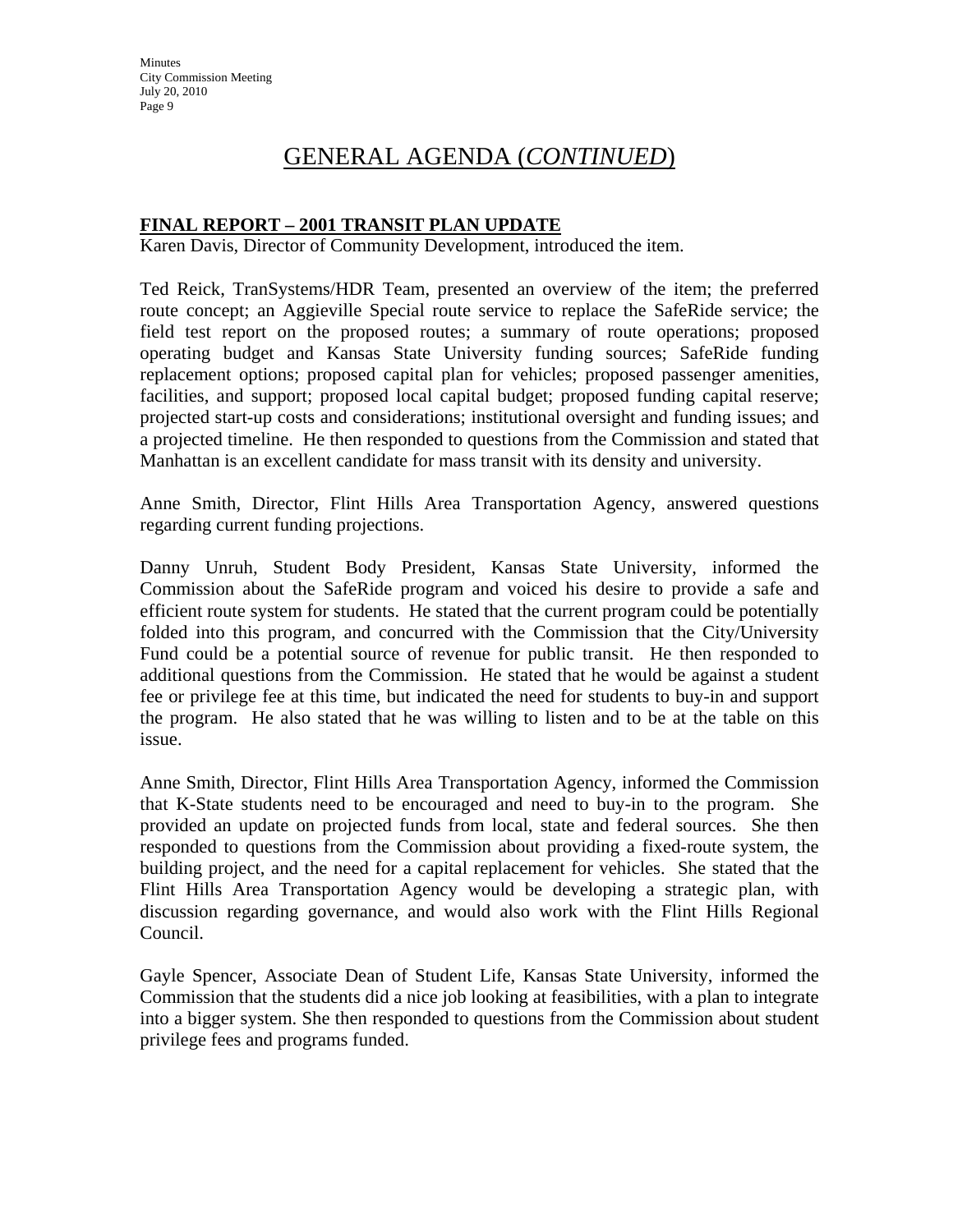### **FINAL REPORT – 2001 TRANSIT PLAN UPDATE** *(CONTINUED)*

Ben Champion, 2349 Bellehaven Road, Director of Sustainability, Kansas State University, informed the Commission that students love free stuff and might see this as a benefit to attract others. He stated that this is an opportunity for students, faculty and staff to have a discussion on campus of what transit could do for the University.

Karen Davis, Director of Community Development, provided additional information about the implementation process and establishing a transit working group.

After discussion, Commissioner Morris-Hardeman moved to accept the Transit Plan Update and direct City Administration to organize a Transit Service Implementation Working Group. Commissioner Strawn seconded the motion.

After additional discussion of the Commission, on a roll call vote, motion carried 4-0.

### **PUBLIC INFRASTRUCTURE AGREEMENT – GRAND CHAMPIONS DEVELOPMENT**

Dale Houdeshell, Director of Public Works, presented the item. He then responded to questions from the Commission about the inspection and bid process used for the development.

Jason Hilgers, Assistant City Manager, and Rob Ott, City Engineer, provided additional information on the item and examples of other developments with private and public infrastructure improvements.

Ron Fehr, City Manager, responded to additional questions from the Commission on the process for approving the oversizing of public infrastructure and the need for prior concurrence from the City Commission on amounts that exceed the City Manager's authority.

Dale Houdeshell, Director of Public Works, provided additional information on the bidding process that was used.

Jason Hilgers, Assistant City Manager, and Ron Fehr, City Manager, informed the Commission that development agreements come before the City Commission for approval prior to construction. They then provided additional information on the internal policy and the need to adopt a policy to address this.

Bill Frost, City Attorney, provided clarification on the item regarding private and/or public developments and development agreements.